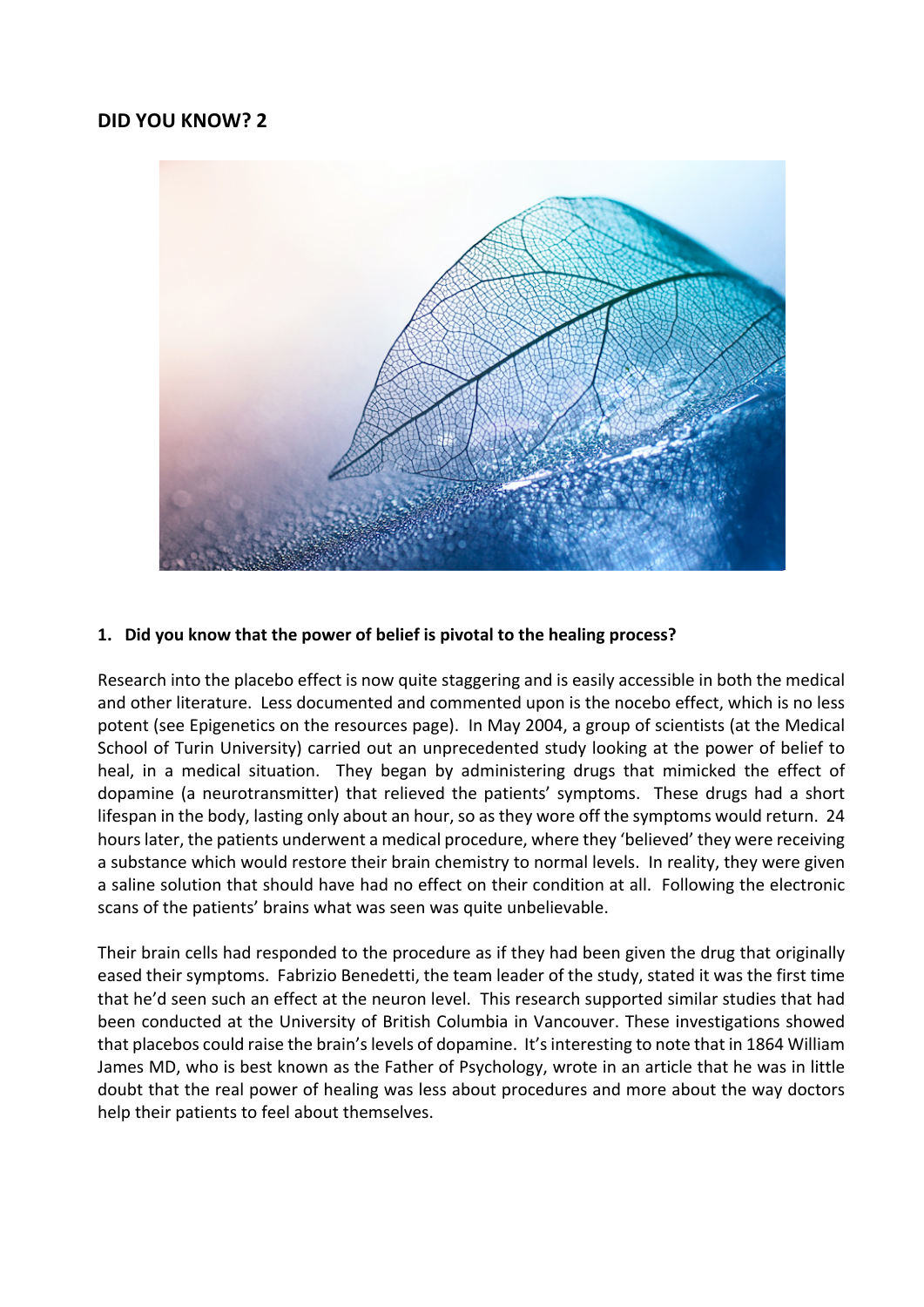### **2. Did you know that bananas are magicians?**

Bananas are wonderful for depression. They contain tryptophan, which is a protein that the body converts into serotonin. This powerful hormone helps one to relax and improves one's mood. Bananas are also great for PMS. They contain significant levels of vitamin B6, which helps regulate blood glucose levels, which can positively affect your mood and calms the nervous system. Because bananas are high in potassium and low in sodium, they are excellent in balancing blood pressure. The magic of bananas does not end there. As they are high in fibre, they are good for constipation as they help to restore normal bowel function. They are also excellent in helping neutralise the effects of heartburn, as they have a natural anti-acid effect. When compared with apples, bananas have four times more protein, twice the carbohydrates, three times the amount of phosphorous and five times the amount of vitamin A and iron. Bananas can truly help to keep the doctor away.

#### **3. Did you know that the Romans revered cabbage as a cancer cure?**

According to recent research, eating cabbage more than once a week can cut the odds of men getting colon cancer by as much as 66%. Cabbage speeds up oestrogen metabolism which is thought to help block breast cancer and suppress the growth of polyps, a precursor to colon cancer. Cabbage, like many of the cruciferous family, is packed with many hidden powers and virtues. It is filled with anti-ulcer compounds and possesses both antibacterial and antiviral properties. Red cabbage has twice the fibre of white cabbage and is excellent in managing blood cholesterol levels. Cauliflower and Brussel sprouts have similar benefits.

### **4. Did you know the large intestine absorbs minerals and water?**

However, when the membrane of the large intestine is lined with plaque (compacted waste accrued over one's lifetime) it cannot properly assimilate and absorb minerals and certain vitamins. In fact, no matter how many supplements you take, your body will begin to suffer from nutrient deficiencies, particularly minerals. The main cause of malnourishment is intestinal congestion. This is why colon cleansing is imperative, because as faeces is plastered onto the walls of the colon and becomes compacted over time, not only is nutrient uptake compromised but the colon becomes a breeding ground for parasites and pathogens, which in turn can pollute the blood and the lymphatic system, slowly poisoning the whole body. The symptoms of such congestion are staggering e.g., skin problems, bloating, flatulence, lower back pain, fatigue, constipation or diarrhoea, brain fog, to name a few.

### **5. Did you know procrastination is toxic?**

One who continually defers, becomes like a stagnant body of water. Life is about movement. The more we are clear about where we are going and embark on that journey, the more satisfaction will accrue in our lives. King Solomon wrote in Proverbs, 'Hope deferred makes the heart sick, but desire fulfilled is the tree of life'. When you keep putting off what needs to be done, your emotional energy, motivate, on and even physical strength, begin to wane. So too your creativity and inspiration falter, and before you know it you are that stagnant pool of water, a mind that works against itself. This is why it is crucial to have a vision, to invest your life with meaning and purpose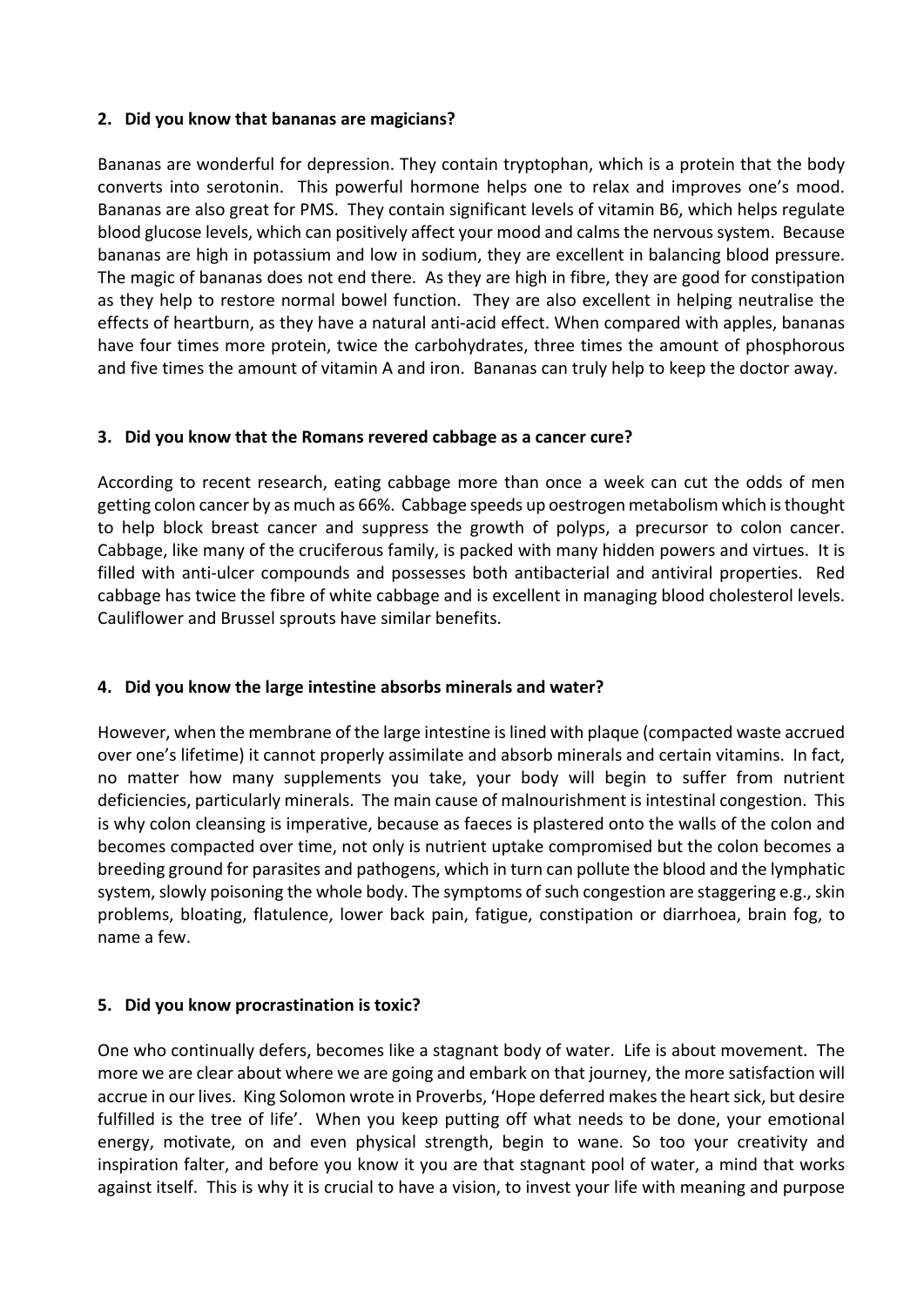(see The Story of Health, Invocation and Spirit, Mind, Body Plan on the resources page). Whatever you do, don't remain sitting on the fence.

### **6. Did you know the thymus gland shrinks when it is exposed to stress?**

This is well documented in such cases as serious injury, surgery, or sudden illness. Millions of white blood cells are destroyed by the toxicity of the stress, and the thymus gland shrivels to as little as half its normal size. This has a terrible impact on the body. Part of the thymus gland's role is to regulate the activation of T-cells (immune cells), which help the body to identify and remove cancer cells and other invading agents. So, any weakening of the thymus gland makes the whole organism vulnerable. Other things that undermine its performance are dehydration, de-natured foods, inadequate sleep and constantly feeling anxious and afraid. You can strengthen and recharge your thymus by doing simple things: spending more time in nature, eating nutritious foods, listening to relaxing music, learning different ways to relax. In fact, anything that reduces your stress will positively impact on the thymus gland.

## **7. Did you know the total number of genes that humans have is about the same as that of mice?**

In fact, we humans have even fewer genes than rice. It was thought when the human genome work was published that we had perhaps as many as 100,000 genes. In fact, it's been discovered that we have around 30,000, which means there are too few genes to explain the complexity of human behaviour. This has completely exploded the absurdity of the 'gene for every trait' theory, often found in populist science reporting. Not only is there ignorance and danger in this thinking, but it means we continue to overlook the obvious, that we are more than our genes. As long ago as 1581 Richard Mulcaster wrote, 'by nature implanted for nurture to enlarge'. The more we examine the human condition, the more the nature-nurture debate falls flat on its face. Isn't it obvious that it's nature plus nurture? Experience and behaviour guide the expression of genes (see the work of Bruce Lipton, Dawson Church and Matt Ridley).

### **8. Did you know forgiveness actually sets you free?**

Even though forgiving others undoubtedly can have a positive effect on them, the truth is forgiveness heals the forgiver most of all. It is not for us to tell anyone to forgive. This has to be a personal choice because one cannot feign forgiveness; it has to come from the heart. Why a lack of forgiveness is so damaging is that it often keeps the individual 'nailed' to the very spot they are striving to be free of. This can lead to the continued build-up of anger, pain, even hatred. These emotions lead to the release of unhelpful hormones and other body/mood altering substances, all of which poison and negatively impact on the individual. Forgiveness, on the other hand, doesn't forget, but does wipe the slate clean, allowing for a fresh start. That 'space', which was occupied by the pain, hurt, anger or maybe fear, makes room for new and unchartered experiences, as the old and familiar ones are replaced. It's worth recognising that engaging in actively forgiving (as those who have taken the journey know for themselves) is extremely cathartic and renews the spirit making the heart and mind lighter. There's also an understanding that there is a natural order of cause and effect within the universe, and so we need not sit as judge and jury in life, as the natural order ultimately takes care of justice.